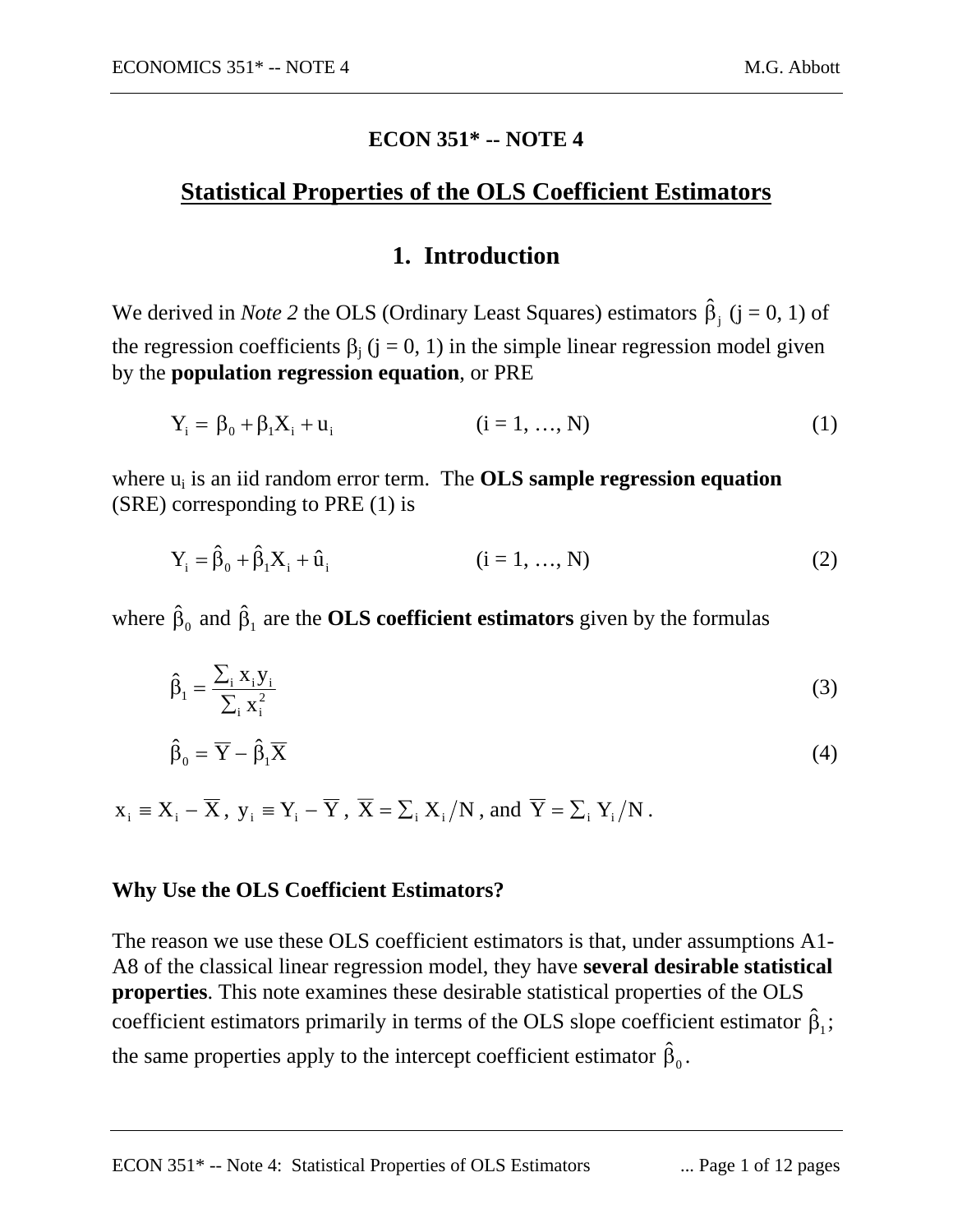## **2. Statistical Properties of the OLS Slope Coefficient Estimator**

# **►** PROPERTY 1: Linearity of  $\hat{\beta}_1$

The OLS coefficient estimator  $\hat{\beta}_1$  can be written as a **linear function of the sample values of Y, the**  $Y_i$  ( $i = 1, ..., N$ ).

**Proof:** Starts with formula (3) for  $\hat{\beta}_1$ :

$$
\hat{\beta}_1 = \frac{\sum_i x_i y_i}{\sum_i x_i^2}
$$
\n
$$
= \frac{\sum_i x_i (Y_i - \overline{Y})}{\sum_i x_i^2}
$$
\n
$$
= \frac{\sum_i x_i Y_i}{\sum_i x_i^2} - \frac{\overline{Y} \sum_i x_i}{\sum_i x_i^2}
$$
\n
$$
= \frac{\sum_i x_i Y_i}{\sum_i x_i^2} \qquad \text{because } \sum_i x_i = 0.
$$

• Defining the observation weights  $\mathbf{k}_i = \mathbf{x}_i / \sum_i \mathbf{x}_i^2$  for  $i = 1, ..., N$ , we can rewrite the last expression above for  $\hat{\beta}_1$  as:

$$
\hat{\beta}_1 = \sum_i k_i Y_i
$$
 where  $k_i = \frac{X_i}{\sum_i X_i^2}$   $(i = 1, ..., N)$  ... (P1)

• Note that the formula (3) and the definition of the weights  $k_i$  imply that  $\hat{\beta}_1$  is also a linear function of the  $y_i$ 's such that

$$
\hat{\beta}_1 = \sum_i k_i y_i \, .
$$

**<u>***Result:* The OLS slope coefficient estimator  $\hat{\beta}_1$  is a *linear* function of the</u> **sample values**  $Y_i$  **or**  $y_i$  ( $i = 1,...,N$ ), where the coefficient of  $Y_i$  or  $y_i$  is  $k_i$ .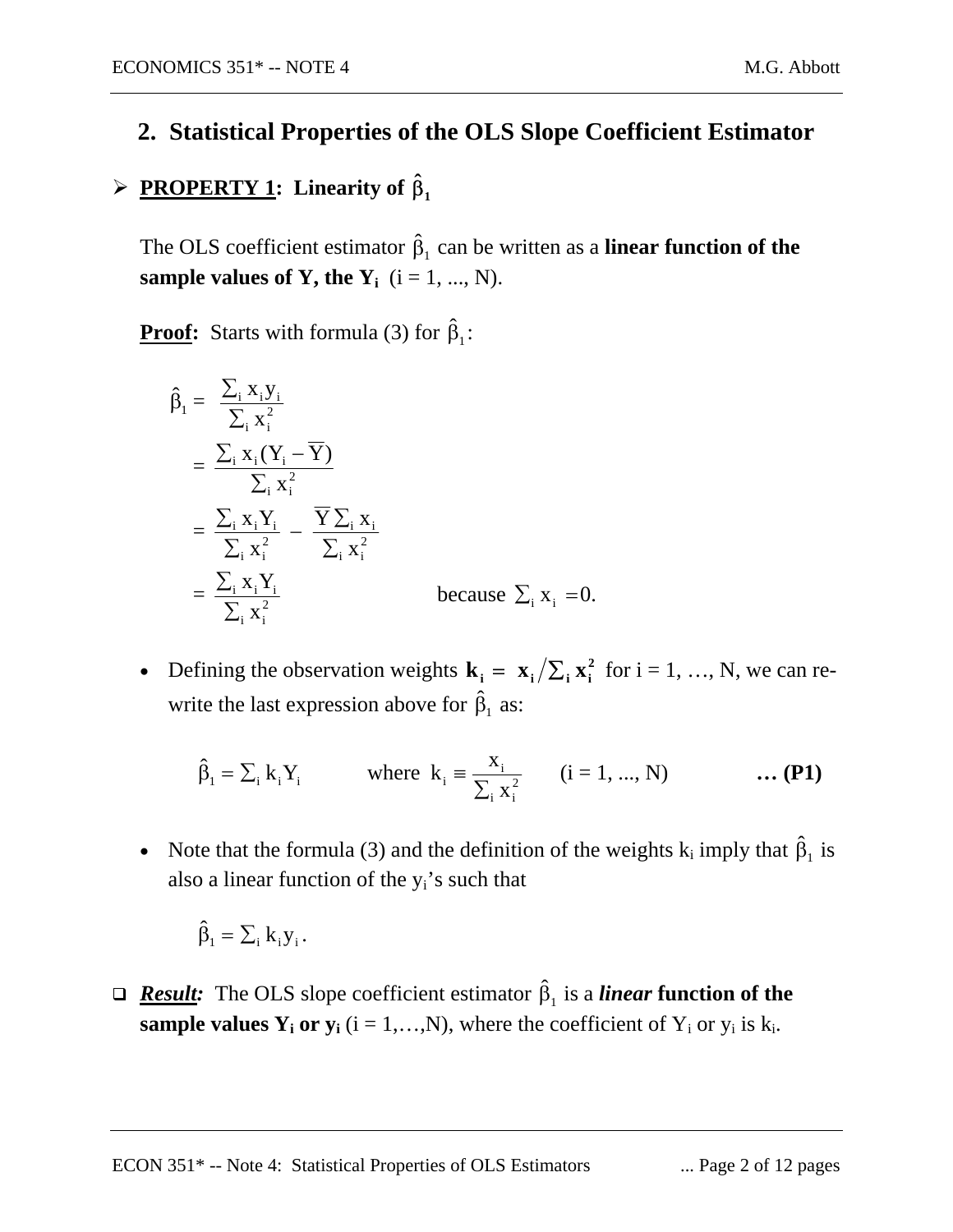### **Properties of the Weights**  $k_i$

In order to establish the remaining properties of  $\hat{\beta}_1$ , it is necessary to know the arithmetic properties of the weights  $k_i$ .

**[K1]**  $\Sigma_i$ **k**<sub>i</sub> = **0**, i.e., the weights k<sub>i</sub> sum to zero.

$$
\sum_{i} k_{i} = \sum_{i} \frac{x_{i}}{\sum_{i} x_{i}^{2}} = \frac{1}{\sum_{i} x_{i}^{2}} \sum_{i} x_{i} = 0
$$
, because  $\sum_{i} x_{i} = 0$ .

$$
\begin{aligned} \textbf{[K2]} \quad \Sigma_{i} \, \mathbf{k}_{i}^{2} &= \frac{1}{\sum_{i} x_{i}^{2}}. \\ \Sigma_{i} \, \mathbf{k}_{i}^{2} &= \Sigma_{i} \bigg( \frac{x_{i}}{\sum_{i} x_{i}^{2}} \bigg)^{2} = \sum_{i} \frac{x_{i}^{2}}{\big( \sum_{i} x_{i}^{2} \big)^{2}} = \frac{\big( \sum_{i} x_{i}^{2} \big)}{\big( \sum_{i} x_{i}^{2} \big)^{2}} = \frac{1}{\sum_{i} x_{i}^{2}}. \end{aligned}
$$

 $[K3]$   $\Sigma_i$  **k**<sub>i</sub>**x**<sub>i</sub> =  $\Sigma_i$  **k**<sub>i</sub>**X**<sub>i</sub> .

$$
\Sigma_{i} k_{i} x_{i} = \Sigma_{i} k_{i} (X_{i} - \overline{X})
$$
  
=  $\Sigma_{i} k_{i} X_{i} - \overline{X} \Sigma_{i} k_{i}$   
=  $\Sigma_{i} k_{i} X_{i}$  since  $\Sigma_{i} k_{i} = 0$  by [K1] above.

 $[K4]$   $\Sigma_i$   $k_i$ **x**<sub>i</sub> = 1.

$$
\sum_{i} k_{i} x_{i} = \sum_{i} \left( \frac{x_{i}}{\sum_{i} x_{i}^{2}} \right) x_{i} = \sum_{i} \frac{x_{i}^{2}}{\left(\sum_{i} x_{i}^{2}\right)} = \frac{\left(\sum_{i} x_{i}^{2}\right)}{\left(\sum_{i} x_{i}^{2}\right)} = 1.
$$

*<u>Implication</u>:*  $\sum_i k_i X_i = 1$ .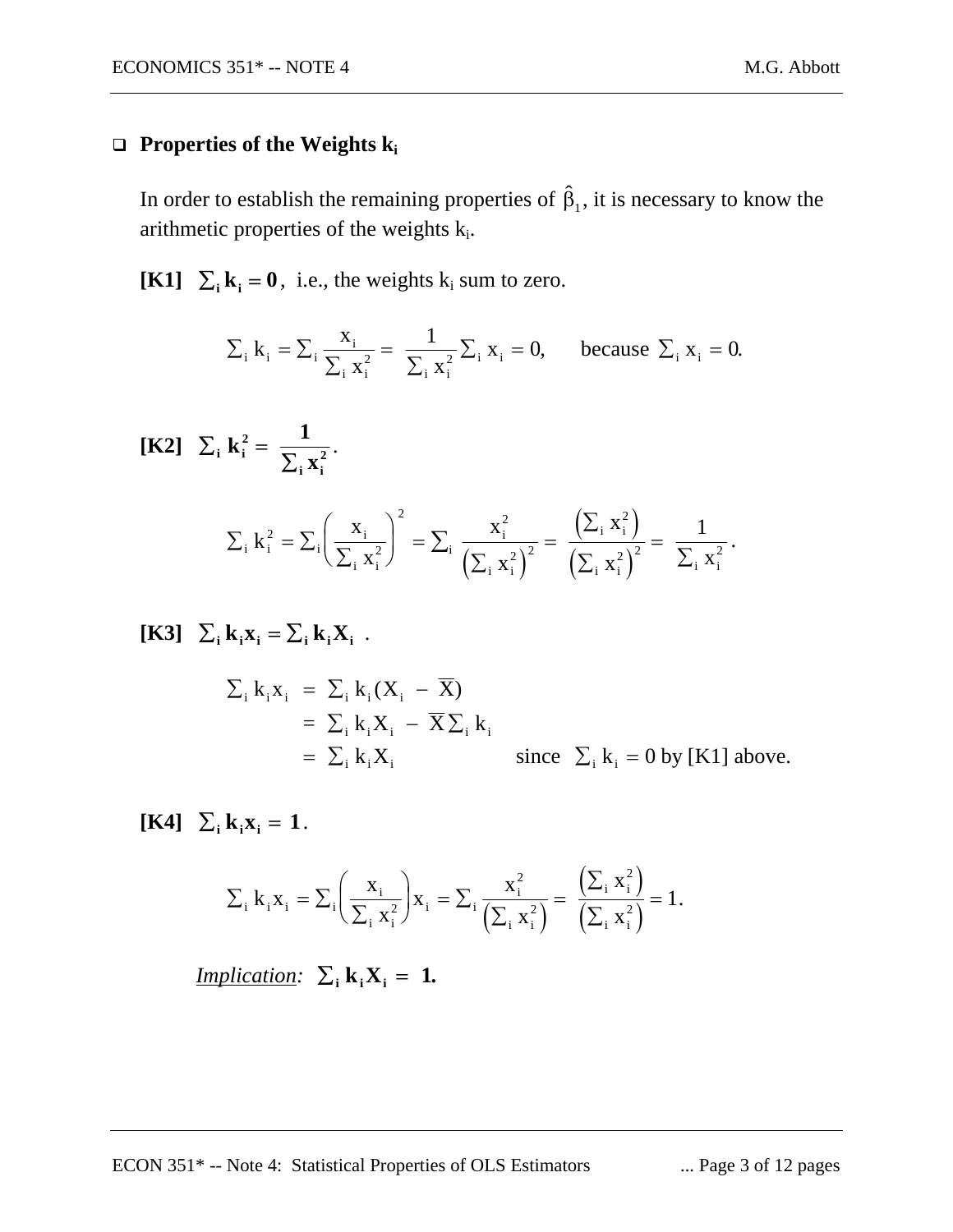$\triangleright$  **PROPERTY 2:** Unbiasedness of  $\hat{\beta}_1$  and  $\hat{\beta}_0$ .

The **OLS** coefficient estimator  $\hat{\beta}_1$  is unbiased, meaning that  $\mathbf{E}(\hat{\beta}_1) = \beta_1$ . The **OLS** coefficient estimator  $\hat{\beta}_0$  is unbiased, meaning that  $\mathbf{E}(\hat{\beta}_0) = \beta_0$ .

- **Definition of unbiasedness:** The coefficient estimator  $\hat{\beta}_1$  is unbiased if and only if  $E(\hat{\beta}_1) = \beta_1$ ; i.e., its mean or expectation is equal to the true coefficient  $\beta_1$ .
- **Proof of unbiasedness of**  $\hat{\beta}_1$ **:** Start with the formula  $\hat{\beta}_1 = \sum_i k_i Y_i$ .
	- **1.** Since assumption A1 states that the PRE is  $Y_i = \beta_0 + \beta_1 X_i + u_i$ ,

$$
\hat{\beta}_1 = \sum_i k_i Y_i
$$
  
\n
$$
= \sum_i k_i (\beta_0 + \beta_1 X_i + u_i)
$$
  
\n
$$
= \beta_0 \sum_i k_i + \beta_1 \sum_i k_i X_i + \sum_i k_i u_i
$$
  
\n
$$
= \beta_1 + \sum_i k_i u_i,
$$
  
\n
$$
= \sum_i k_i - \sum_i k_i u_i,
$$
  
\n
$$
= 0 \text{ and } \sum_i k_i X_i = 1.
$$

**2.** Now take expectations of the above expression for  $\hat{\beta}_1$ , conditional on the sample values  $\{X_i: i = 1, ..., N\}$  of the regressor X. Conditioning on the sample values of the regressor  $X$  means that the  $k_i$  are treated as nonrandom, since the  $k_i$  are functions only of the  $X_i$ .

$$
E(\hat{\beta}_1) = E(\beta_1) + E[\sum_i k_i u_i]
$$
  
=  $\beta_1 + \sum_i k_i E(u_i | X_i)$  since  $\beta_1$  is a constant and the  $k_i$  are nonrandom  
=  $\beta_1 + \sum_i k_i 0$  since  $E(u_i | X_i) = 0$  by assumption A2  
=  $\beta_1$ .

 *Result:*The **OLS slope coefficient estimator is an** *unbiased* **estimator** of **1 ˆ** β the slope coefficient  $\beta_1$ : that is,

$$
E(\hat{\beta}_1) = \beta_1.
$$
 (P2)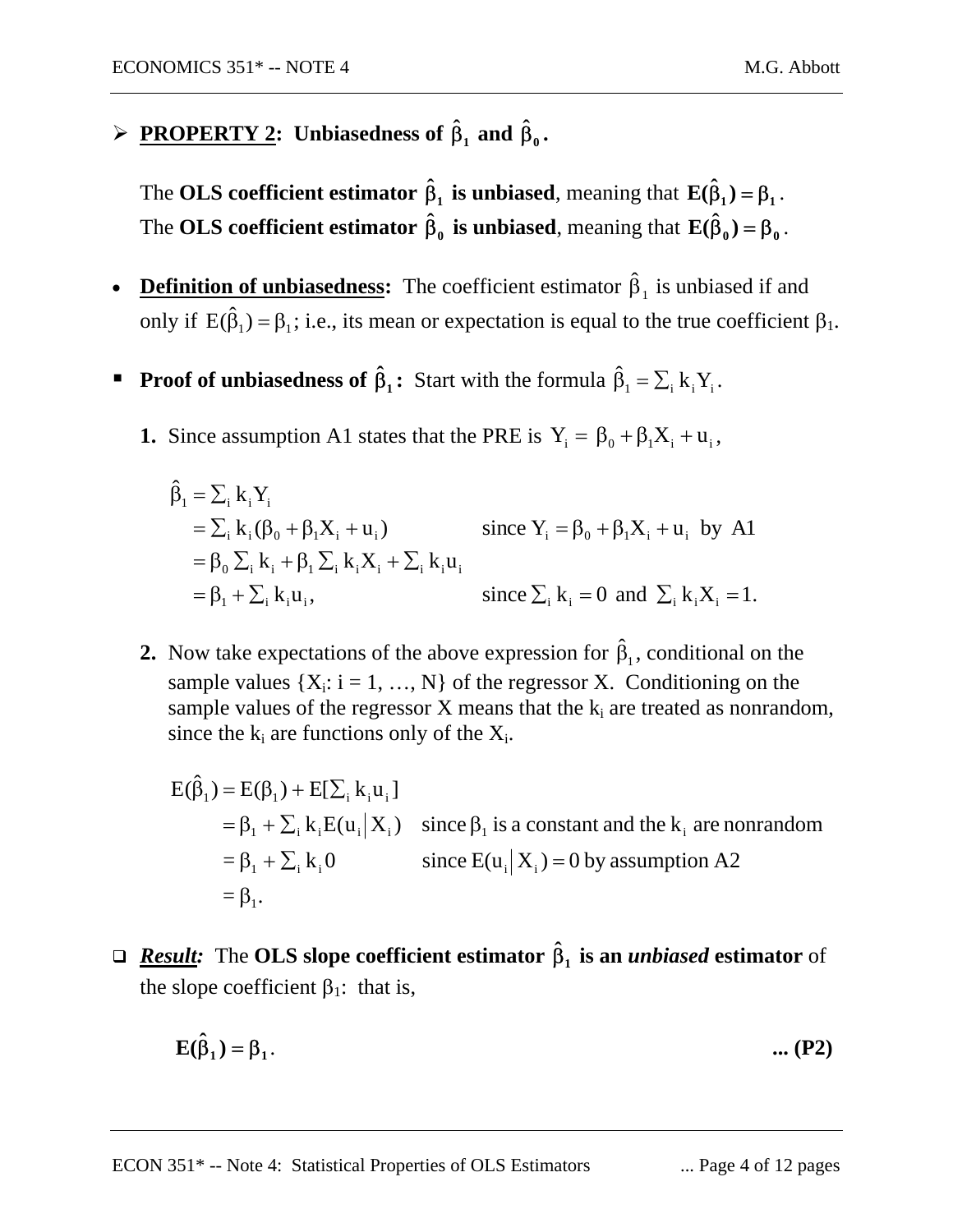- **Proof of unbiasedness of**  $\hat{\beta}_0$ **: Start with the formula**  $\hat{\beta}_0 = \overline{Y} \hat{\beta}_1 \overline{X}$ **.** 
	- **1.** Average the PRE  $Y_i = \beta_0 + \beta_1 X_i + u_i$  across i:

$$
\sum_{i=1}^{N} Y_i = N\beta_0 + \beta_1 \sum_{i=1}^{N} X_i + \sum_{i=1}^{N} u_i \qquad \text{(sum the PRE over the N observations)}
$$
\n
$$
\frac{\sum_{i=1}^{N} Y_i}{N} = \frac{N\beta_0}{N} + \beta_1 \frac{\sum_{i=1}^{N} X_i}{N} + \frac{\sum_{i=1}^{N} u_i}{N} \qquad \text{(divide by N)}
$$
\n
$$
\overline{Y} = \beta_0 + \beta_1 \overline{X} + \overline{u} \qquad \text{where } \overline{Y} = \sum_{i} Y_i / N, \ \overline{X} = \sum_{i} X_i / N, \ \text{and } \overline{u} = \sum_{i} u_i / N.
$$

**2.** Substitute the above expression for  $\overline{Y}$  into the formula  $\hat{\beta}_0 = \overline{Y} - \hat{\beta}_1 \overline{X}$ :

$$
\hat{\beta}_0 = \overline{Y} - \hat{\beta}_1 \overline{X} \n= \beta_0 + \beta_1 \overline{X} + \overline{u} - \hat{\beta}_1 \overline{X} \qquad \text{since } \overline{Y} = \beta_0 + \beta_1 \overline{X} + \overline{u} \n= \beta_0 + (\beta_1 - \hat{\beta}_1) \overline{X} + \overline{u}.
$$

**3.** Now take the expectation of  $\hat{\beta}_0$  conditional on the sample values  $\{X_i: i = 1, \ldots\}$ ..., N} of the regressor X. Conditioning on the  $X_i$  means that  $\overline{X}$  is treated as nonrandom in taking expectations, since  $\overline{X}$  is a function only of the  $X_i$ .

$$
E(\hat{\beta}_0) = E(\beta_0) + E[(\beta_1 - \hat{\beta}_1)\overline{X}] + E(\overline{u})
$$
  
\n
$$
= \beta_0 + \overline{X}E(\beta_1 - \hat{\beta}_1) + E(\overline{u}) \text{ since } \beta_0 \text{ is a constant}
$$
  
\n
$$
= \beta_0 + \overline{X}E(\beta_1 - \hat{\beta}_1) \text{ since } E(\overline{u}) = 0 \text{ by assumptions A2 and A5}
$$
  
\n
$$
= \beta_0 + \overline{X} [E(\beta_1) - E(\hat{\beta}_1)]
$$
  
\n
$$
= \beta_0 + \overline{X} (\beta_1 - \beta_1) \text{ since } E(\beta_1) = \beta_1 \text{ and } E(\hat{\beta}_1) = \beta_1
$$
  
\n
$$
= \beta_0
$$

**□** <u>*Result</u>: The OLS intercept coefficient estimator*  $\hat{\beta}_0$  *is an <i>unbiased* estimator</u> of the intercept coefficient  $\beta_0$ : that is,

$$
\mathbf{E}(\hat{\beta}_0) = \beta_0 \,. \tag{P2}
$$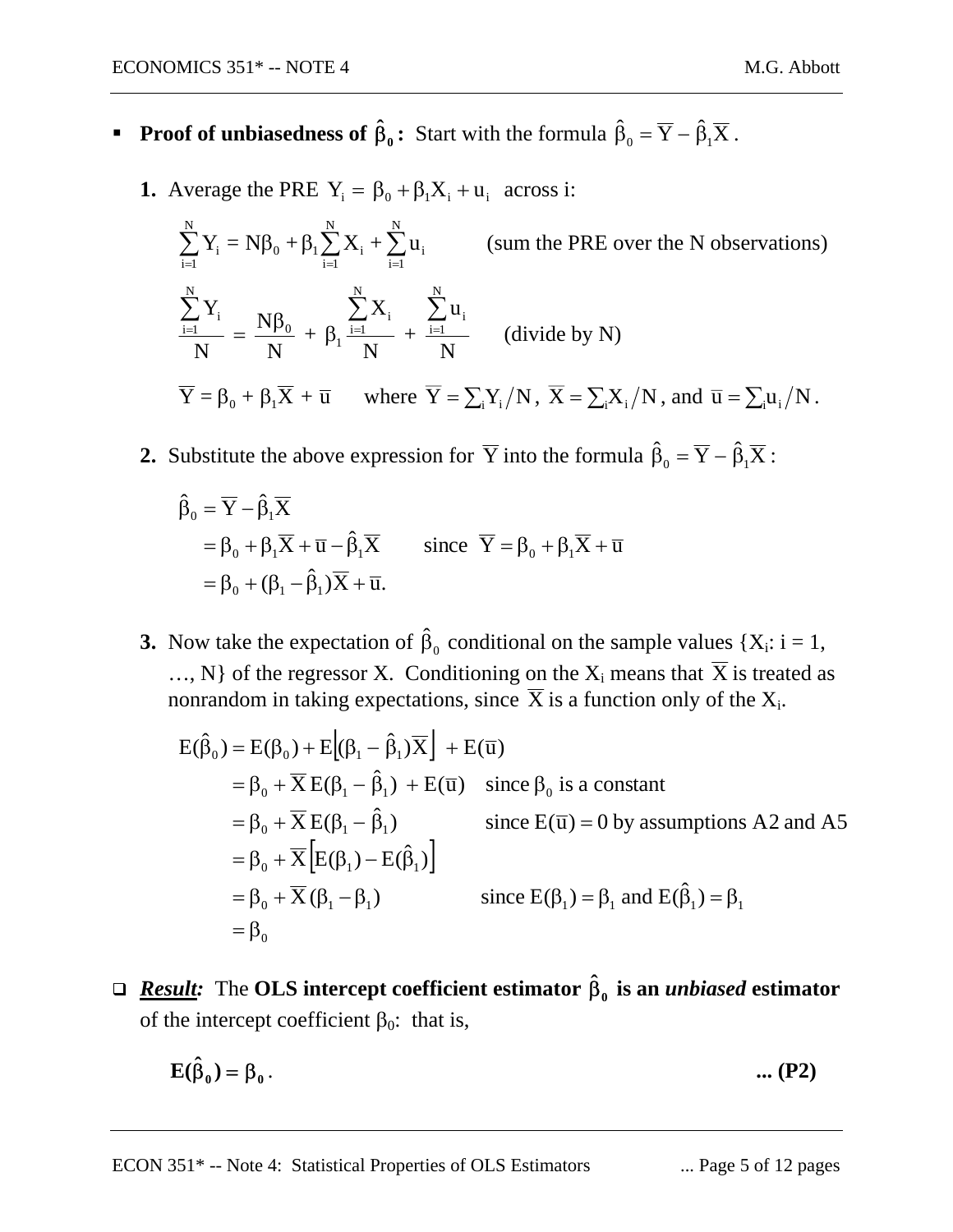# $\triangleright$  **PROPERTY 3:** Variance of  $\hat{\beta}_1$ .

• **Definition:** The variance of the OLS slope coefficient estimator  $\hat{\beta}_1$  is defined as

$$
\operatorname{Var}(\hat{\beta}_1) = E\left\{ \left[ \hat{\beta}_1 - E(\hat{\beta}_1) \right]^2 \right\}.
$$

- Derivation of Expression for  $\text{Var}(\hat{\beta}_1)$ :
	- **1.** Since  $\hat{\beta}_1$  is an unbiased estimator of  $\beta_1$ ,  $E(\hat{\beta}_1) = \beta_1$ . The variance of  $\hat{\beta}_1$  can therefore be written as

$$
\mathbf{Var}(\hat{\beta}_1) = E\Big\{ \Big[ \hat{\beta}_1 - \beta_1 \Big]^2 \Big\}.
$$

**2.** From part (1) of the unbiasedness proofs above, the term  $[\hat{\beta}_1 - \beta_1]$ , which is called the **sampling error of**  $\hat{\beta}_1$ , is given by

$$
\left[\hat{\beta}_1 - \beta_1\right] = \sum_i k_i u_i.
$$

**3.** The square of the sampling error is therefore

$$
\left[\hat{\beta}_\text{\tiny{l}}-\beta_\text{\tiny{l}}\right]^{\hspace{-3pt}2}=\big(\Sigma_\text{\tiny{i}}\,k_\text{\tiny{i}}u_\text{\tiny{i}}\big)^{\hspace{-3pt}2}
$$

**4.** Since the square of a sum is equal to the sum of the squares plus twice the sum of the cross products,

$$
\left[\hat{\beta}_1 - \beta_1\right]^2 = \left(\sum_i k_i u_i\right)^2
$$
  
= 
$$
\sum_{i=1}^N k_i^2 u_i^2 + 2 \sum_{i < s} \sum_{s=2}^N k_i k_s u_i u_s.
$$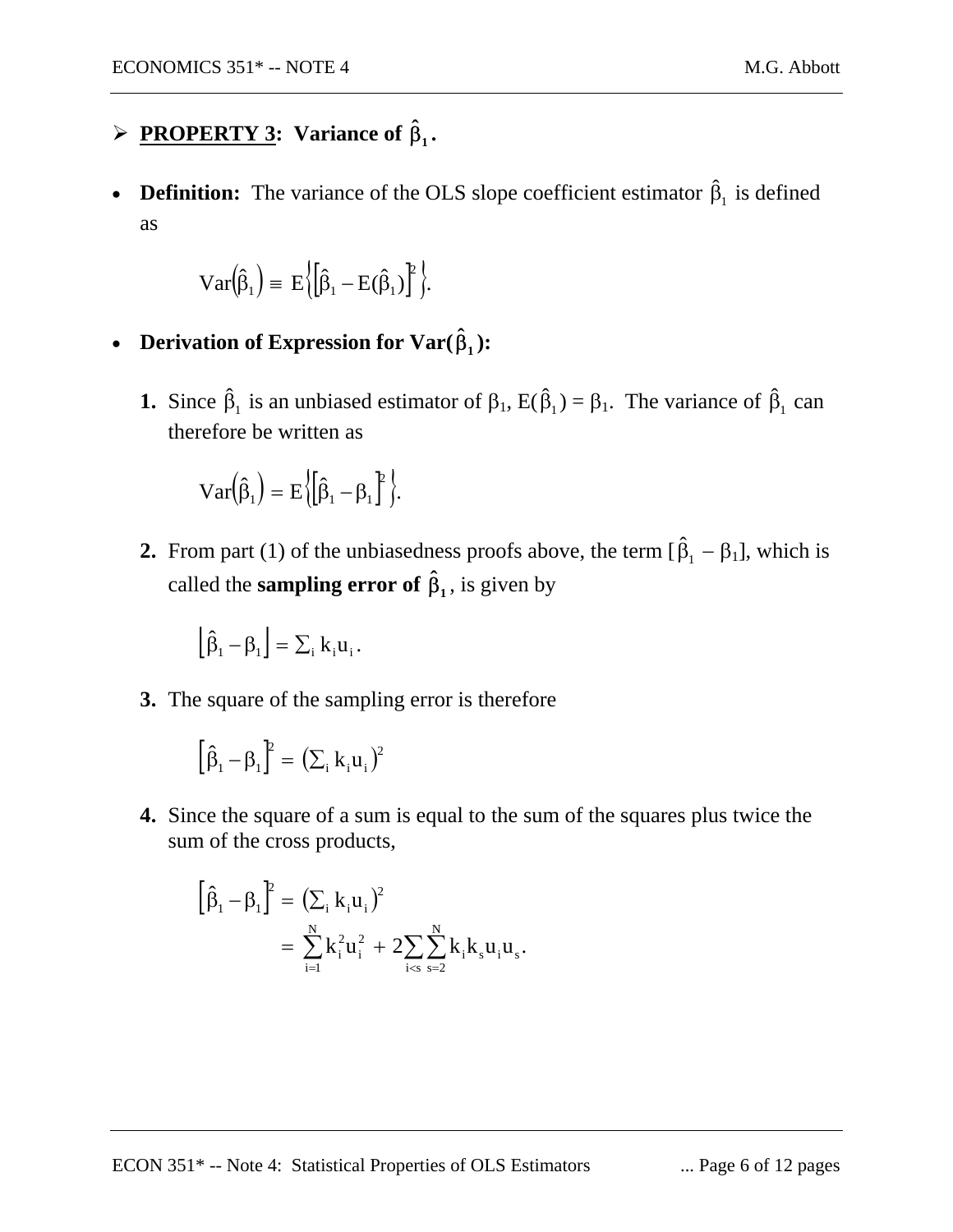For example, if the summation involved only three terms, the square of the sum would be

$$
\left(\sum_{i=1}^{3} k_{i} u_{i}\right)^{2} = (k_{1} u_{1} + k_{2} u_{2} + k_{3} u_{3})^{2}
$$
  
=  $k_{1}^{2} u_{1}^{2} + k_{2}^{2} u_{2}^{2} + k_{3}^{2} u_{3}^{2} + 2k_{1} k_{2} u_{1} u_{2} + 2k_{1} k_{3} u_{1} u_{3} + 2k_{2} k_{3} u_{2} u_{3}.$ 

**5.** Now use assumptions A3 and A4 of the classical linear regression model (CLRM):

(A3) 
$$
Var(u_i|X_i) = E(u_i^2|X_i) = \sigma^2 > 0
$$
 for all  $i = 1, ..., N$ ;  
(A4)  $Cov(u_i, u_s|X_i, X_s) = E(u_iu_s|X_i, X_s) = 0$  for all  $i \neq s$ .

**6.** We take expectations conditional on the sample values of the regressor X:

$$
E[(\hat{\beta}_{1} - \beta_{1})^{2}] = \sum_{i=1}^{N} k_{i}^{2} E(u_{i}^{2} | X_{i}) + 2 \sum_{i < s} \sum_{s=2}^{N} k_{i} k_{s} E(u_{i} u_{s} | X_{i}, X_{s})
$$
  
\n
$$
= \sum_{i=1}^{N} k_{i}^{2} E(u_{i}^{2} | X_{i}) \text{ since } E(u_{i} u_{s} | X_{i}, X_{s}) = 0 \text{ for } i \neq s \text{ by (A4)}
$$
  
\n
$$
= \sum_{i=1}^{N} k_{i}^{2} \sigma^{2} \text{ since } E(u_{i}^{2} | X_{i}) = \sigma^{2} \forall i \text{ by (A3)}
$$
  
\n
$$
= \frac{\sigma^{2}}{\sum_{i} x_{i}^{2}} \text{ since } \sum_{i} k_{i}^{2} = \frac{1}{\sum_{i} x_{i}^{2}} \text{ by (K2)}.
$$

*Result:* The *variance* of the OLS slope coefficient estimator  $\hat{\beta}_1$  is

$$
Var(\hat{\beta}_1) = \frac{\sigma^2}{\sum_i x_i^2} = \frac{\sigma^2}{\sum_i (X_i - \overline{X})^2} = \frac{\sigma^2}{TSS_x} \quad \text{where } TSS_x = \sum_i x_i^2. \quad \text{... (P3)}
$$

The *standard error* of  $\hat{\beta}_1$  is the square root of the variance: i.e.,

$$
se(\hat{\beta}_1) = \sqrt{Var(\hat{\beta}_1)} = \left(\frac{\sigma^2}{\sum_i x_i^2}\right)^{\frac{1}{2}} = \frac{\sigma}{\sqrt{\sum_i x_i^2}} = \frac{\sigma}{\sqrt{TSS_x}}.
$$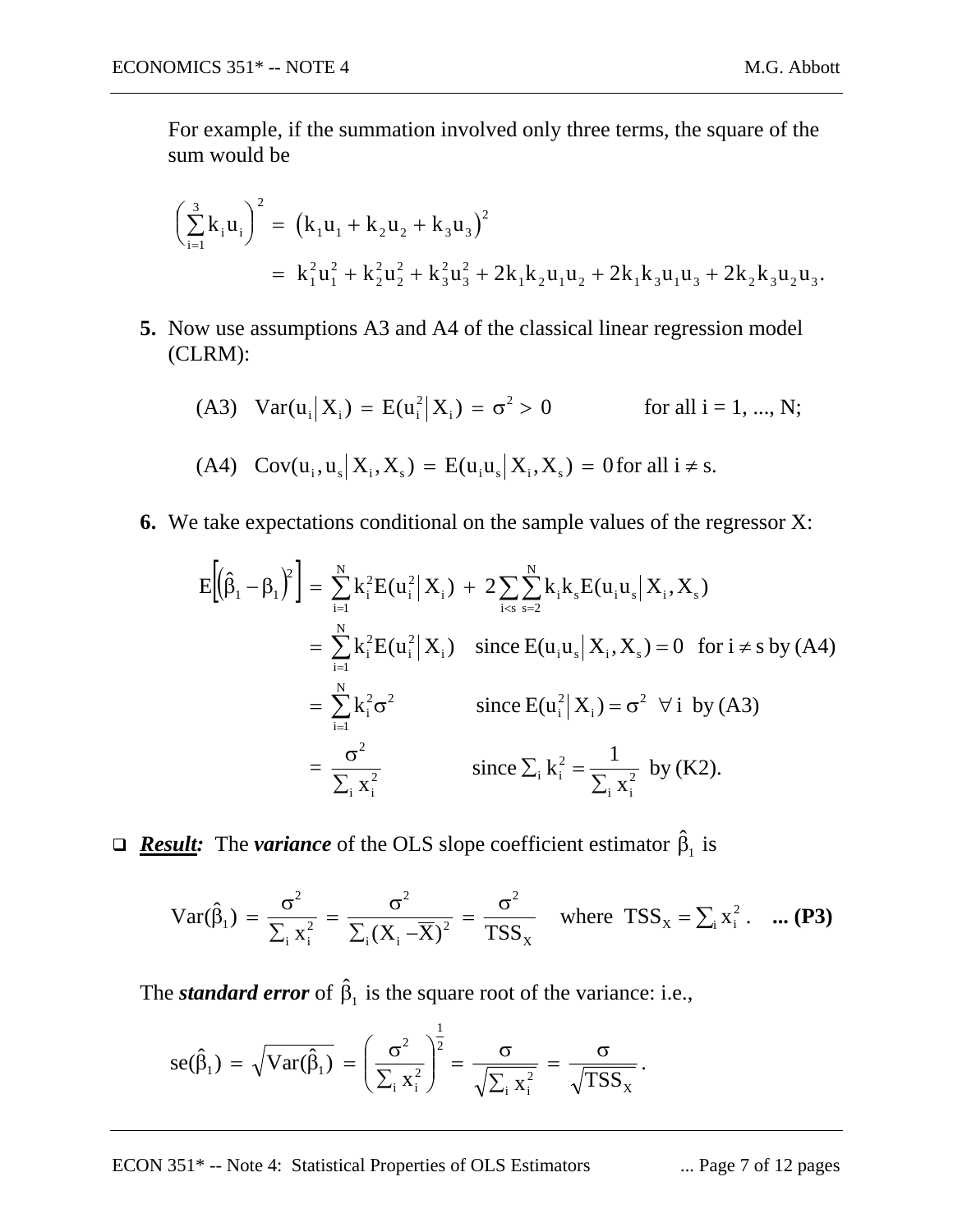# $\triangleright$  **PROPERTY 4:** Variance of  $\hat{\beta}_0$  (given without proof).

*Result:* The *variance* of the OLS intercept coefficient estimator  $\hat{\beta}_0$  is

$$
Var(\hat{\beta}_0) = \frac{\sigma^2 \sum_{i} X_i^2}{N \sum_{i} x_i^2} = \frac{\sigma^2 \sum_{i} X_i^2}{N \sum_{i} (X_i - \overline{X})^2}.
$$
 ... (P4)

The *standard error* of  $\hat{\beta}_0$  is the square root of the variance: i.e.,

$$
se(\hat{\beta}_0) = \sqrt{Var(\hat{\beta}_0)} = \left(\frac{\sigma^2 \sum_i X_i^2}{N \sum_i x_i^2}\right)^{\frac{1}{2}}.
$$

### • **Interpretation of the Coefficient Estimator Variances**

**Var**  $(\hat{\beta}_0)$  and  $\text{Var}(\hat{\beta}_1)$  measure the **statistical precision** of the OLS coefficient estimators  $\hat{\beta}_0$  and  $\hat{\beta}_1$ .

$$
Var(\hat{\beta}_1) = \frac{\sigma^2}{\sum_i x_i^2}; \qquad Var(\hat{\beta}_0) = \frac{\sigma^2 \sum_i X_i^2}{N \sum_i x_i^2}.
$$

**P** Determinants of  $\text{Var}(\hat{\beta}_0)$  and  $\text{Var}(\hat{\beta}_1)$ 

 $\mathbf{Var}(\hat{\beta}_0)$  and  $\mathbf{Var}(\hat{\beta}_1)$  are *smaller*:

- **(1)** the *smaller* is the **error variance**  $\sigma^2$ , i.e., the smaller the variance of the unobserved and unknown random influences on  $Y_i$ ;
- (2) the *larger* is the **sample variation of the**  $X_i$  about their sample mean, i.e., the larger the values of  $x_i^2 = (X_i - \overline{X})^2$ , i = 1, ..., N;
- **(3)** the *larger* is the **size of the sample**, i.e., the *larger* **is N**.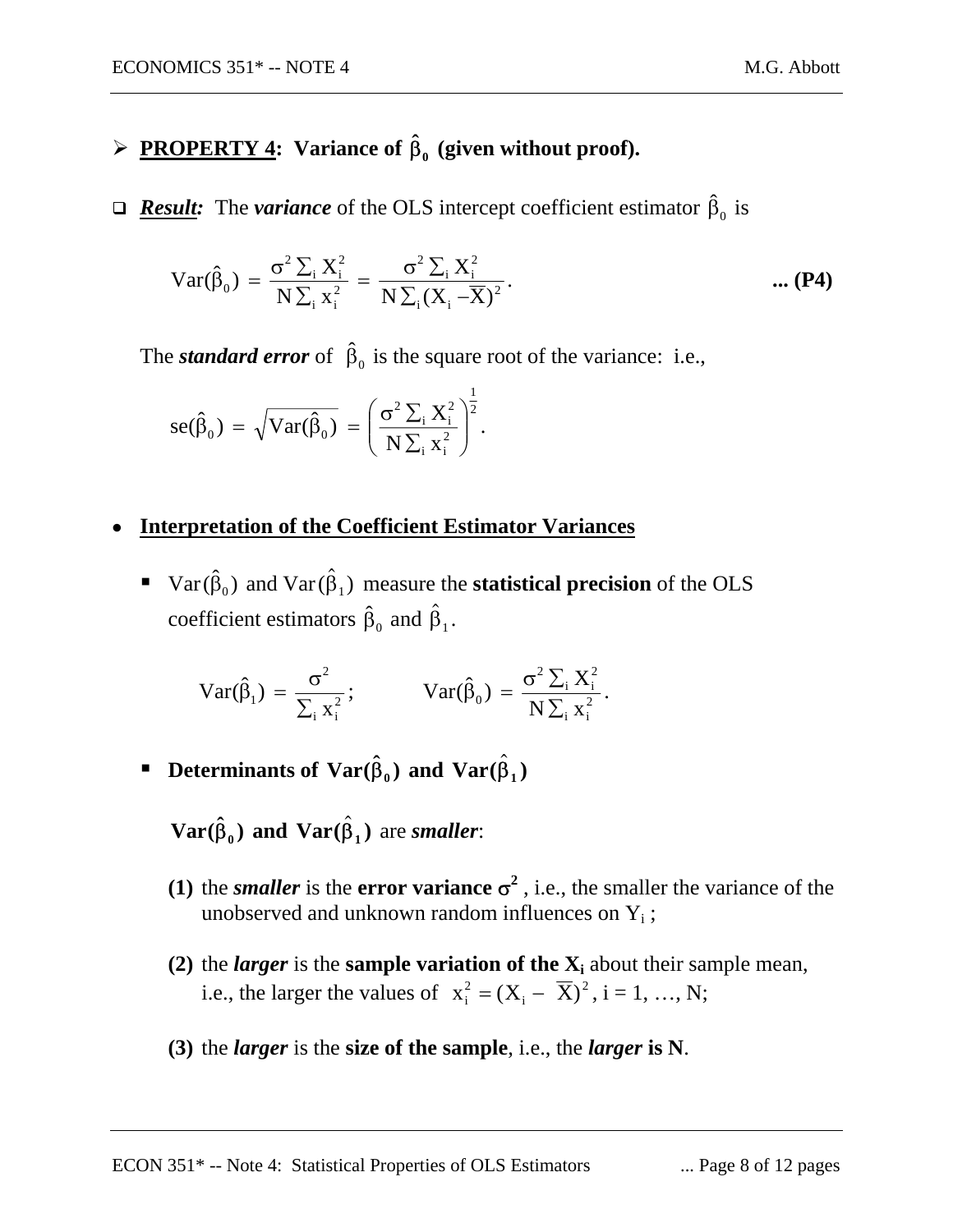# $\triangleright$  **PROPERTY 5:** Covariance of  $\hat{\beta}_0$  and  $\hat{\beta}_1$ .

• **Definition:** The covariance of the OLS coefficient estimators  $\hat{\beta}_0$  and  $\hat{\beta}_1$  is defined as

$$
Cov(\hat{\beta}_0, \hat{\beta}_1) \equiv E\{[\hat{\beta}_0 - E(\hat{\beta}_0)][\hat{\beta}_1 - E(\hat{\beta}_1)]\}.
$$

- **Derivation of Expression for Cov** $(\hat{\beta}_0, \hat{\beta}_1)$ :
	- **1.** Since  $\hat{\beta}_0 = \overline{Y} \hat{\beta}_1 \overline{X}$ , the expectation of  $\hat{\beta}_0$  can be written as

$$
E(\hat{\beta}_0) = \overline{Y} - E(\hat{\beta}_1)\overline{X}
$$
  
=  $\overline{Y} - \beta_1\overline{X}$  since  $E(\hat{\beta}_1) = \beta_1$ .

Therefore, the term  $\hat{\beta}_0 - E(\hat{\beta}_0)$  can be written as

$$
\hat{\beta}_0 - \mathbf{E}(\hat{\beta}_0) = [\overline{Y} - \hat{\beta}_1 \overline{X}] - [\overline{Y} - \beta_1 \overline{X}]
$$
  
\n
$$
= \overline{Y} - \hat{\beta}_1 \overline{X} - \overline{Y} + \beta_1 \overline{X}
$$
  
\n
$$
= -\hat{\beta}_1 \overline{X} + \beta_1 \overline{X}
$$
  
\n
$$
= -\overline{X}(\hat{\beta}_1 - \beta_1).
$$

**2.** Since  $E(\hat{\beta}_1) = \beta_1$ , the term  $\hat{\beta}_1 - E(\hat{\beta}_1)$  takes the form

$$
\hat{\beta}_1 - E(\hat{\beta}_1) = \hat{\beta}_1 - \beta_1.
$$

**3.** The product  $[\hat{\beta}_0 - \mathbf{E}(\hat{\beta}_0)] [\hat{\beta}_1 - \mathbf{E}(\hat{\beta}_1)]$  thus takes the form

$$
[\hat{\beta}_0 - E(\hat{\beta}_0)][\hat{\beta}_1 - E(\hat{\beta}_1)] = -\overline{X}(\hat{\beta}_1 - \beta_1)(\hat{\beta}_1 - \beta_1)
$$
  
= 
$$
-\overline{X}(\hat{\beta}_1 - \beta_1)^2.
$$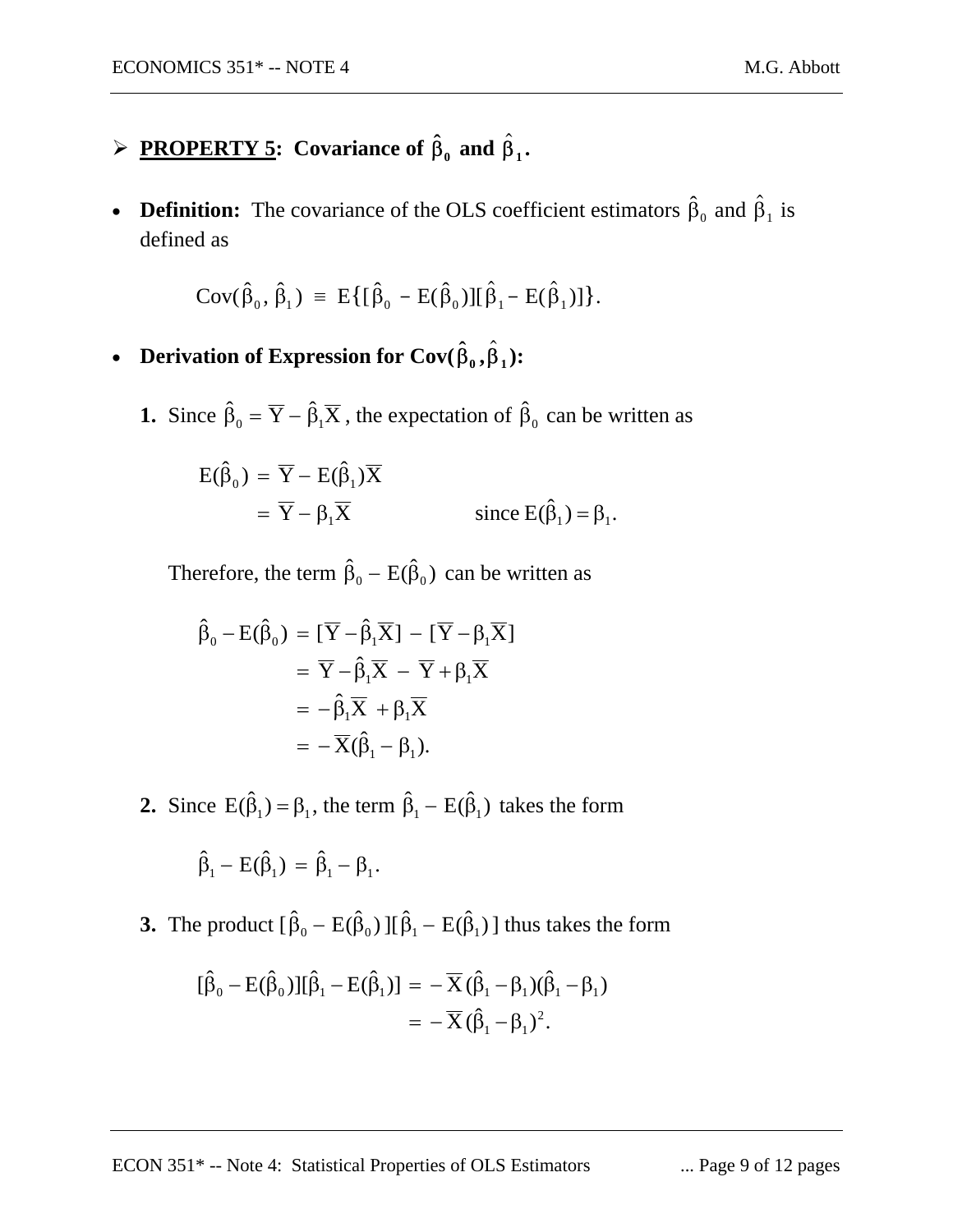$$
E\left\{[\hat{\beta}_0 - E(\hat{\beta}_0)][\hat{\beta}_1 - E(\hat{\beta}_1)]\right\} = E\left[-\overline{X}(\hat{\beta}_1 - \beta_1)^2\right]
$$
  
\n
$$
= -\overline{X}E(\hat{\beta}_1 - \beta_1)^2 \quad \text{b/c } \overline{X} \text{ is a constant}
$$
  
\n
$$
= -\overline{X}Var(\hat{\beta}_1) \quad \text{b/c } E(\hat{\beta}_1 - \beta_1)^2 = Var(\hat{\beta}_1)
$$
  
\n
$$
= -\overline{X}\left(\frac{\sigma^2}{\sum_i x_i^2}\right) \quad \text{b/c } Var(\hat{\beta}_1) = \frac{\sigma^2}{\sum_i x_i^2}.
$$

 $\Box$  **Result:** The covariance of  $\hat{\beta}_0$  and  $\hat{\beta}_1$  is

$$
Cov(\hat{\beta}_0, \beta_1) = -\overline{X} \left( \frac{\sigma^2}{\sum_i x_i^2} \right).
$$
 ... (P5)

• **Interpretation of the Covariance Cov** $(\hat{\beta}_0, \hat{\beta}_1)$ .

Since both  $\sigma^2$  and  $\sum_i x_i^2$  are positive, the sign of Cov( $\hat{\beta}_0$ ,  $\hat{\beta}_1$ ) depends on the sign of  $\overline{X}$ .

- (1) If  $\overline{X} > 0$ , Cov( $\hat{\beta}_0$ ,  $\hat{\beta}_1$ ) < 0: the sampling errors  $(\hat{\beta}_0 \beta_0)$  and  $(\hat{\beta}_1 \beta_1)$ are of *opposite* **sign**.
- **(2)** If  $\overline{X} < 0$ , Cov( $\hat{\beta}_0$ ,  $\hat{\beta}_1$ ) > 0: the sampling errors  $(\hat{\beta}_0 \beta_0)$  and  $(\hat{\beta}_1 \beta_1)$ are of the *same* **sign**.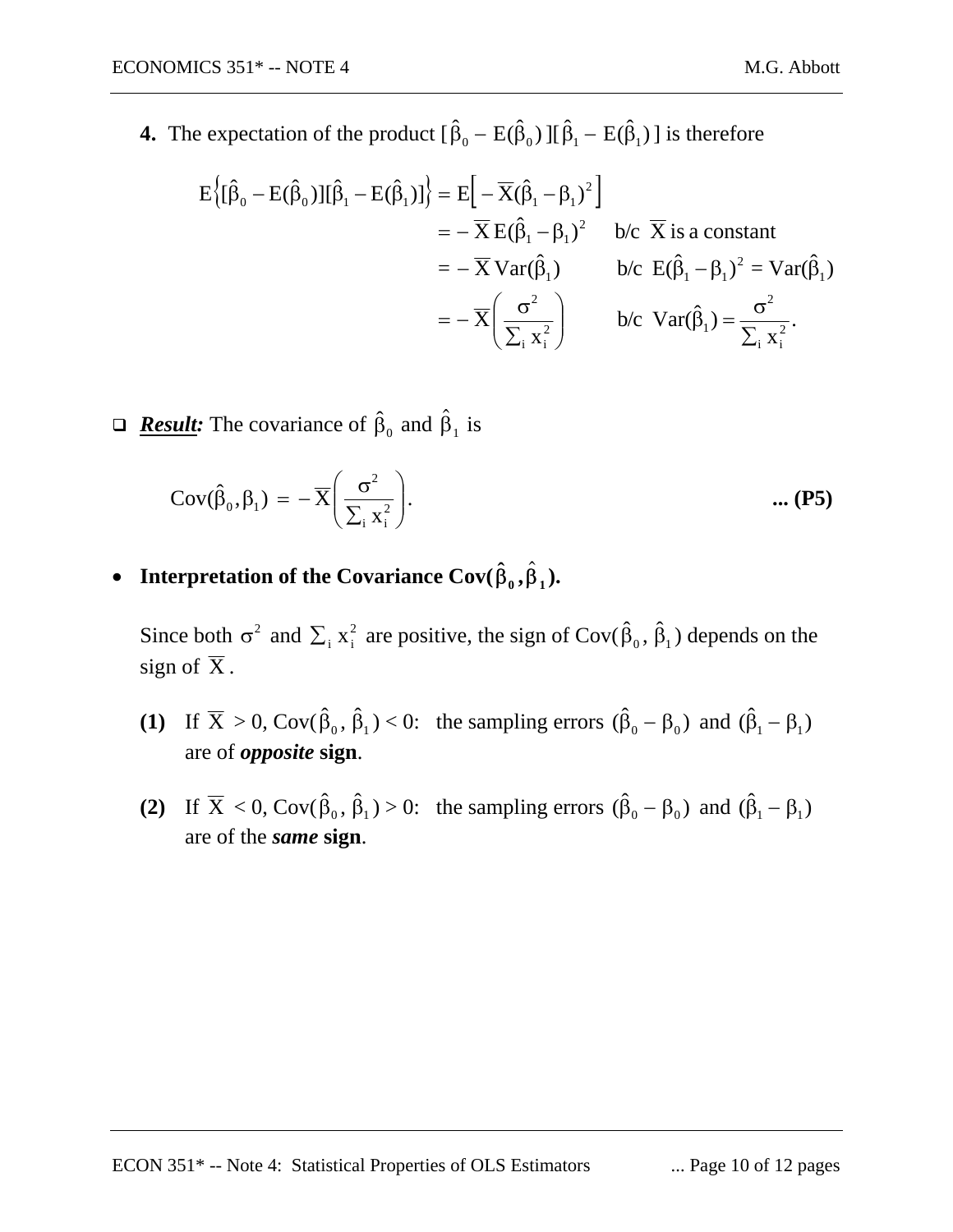### ¾ **THE GAUSS-MARKOV THEOREM**

#### • **Importance of the Gauss-Markov Theorem:**

- **1)** The Gauss-Markov Theorem summarizes the statistical properties of the OLS coefficient estimators  $\hat{\beta}_j$  (j = 0, 1).
- **2**) More specifically, it establishes that **the OLS coefficient estimators**  $\hat{\beta}_j$  (**j** = **0, 1) have several desirable statistical properties**.
- **Statement of the Gauss-Markov Theorem:** Under assumptions A1-A8 of the CLRM, the OLS coefficient estimators  $\hat{\beta}_i$  ( $j = 0, 1$ ) are the *minimum variance* **estimators** of the regression coefficients  $\beta_j$  ( $j = 0, 1$ ) in the class of *all linear unbiased estimators* of  $\beta_i$ .

That is, under assumptions A1-A8, the **OLS coefficient estimators**  $\hat{\beta}_j$  are **the BLUE** of  $\beta_j$  (j = 0, 1) in the class of all linear unbiased estimators, where

- **1) BLUE** ≡ **B**est **L**inear **U**nbiased **E**stimator
- **2)** "Best" means "minimum variance" or "smallest variance".

So the Gauss-Markov Theorem says that the OLS coefficient estimators  $\hat{\beta}_j$  are the best of all linear unbiased estimators of  $\beta_j$ , where "best" means "minimum variance".